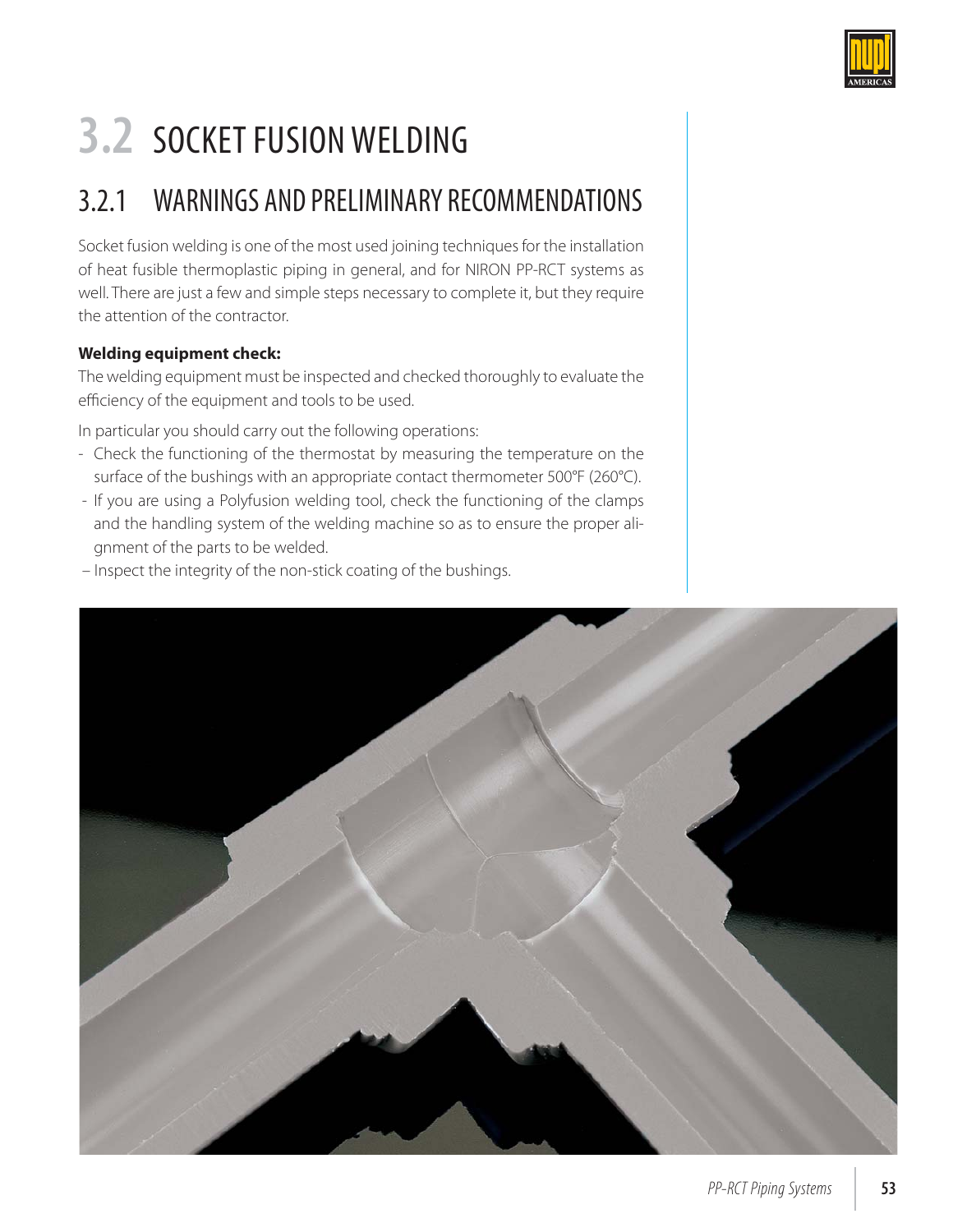

If a perfect socket fusion welding of the NIRON PP-RCT PIPING SYSTEM has been carried out, a sectioning of the welded joint does not show any difference of material between the pipe and the fitting, proving correct molecular fusion. The welded joint section should be homogeneous.

### 3.2.2 SOCKET FUSION WELDING OF FITTINGS



Assemble the male and female bushings on the cold plate and connect the welder to the power network. Wait for the sound or light signal (see the user's manual of the welder) that informs that the actual temperature is reached.

Cut the tube perpendicularly to its axis using the suitable pipe cutter.

Inside Nupi Americas' welding case (where a tool is used that is supplied by Nupi Americas, this will not be true when using welding devices supplied by others) you will find a sheet that shows the welding parameters (diameter, pipe insertion depth, heating time, fusion time and time prior to testing).

Mark the insertion depth on the pipe.

Make a longitudinal mark as a reference on the external surfaces of the pipe and fitting to avoid turning the components to be welded while performing the welding procedure (do not cut the surface of the pipe and fitting).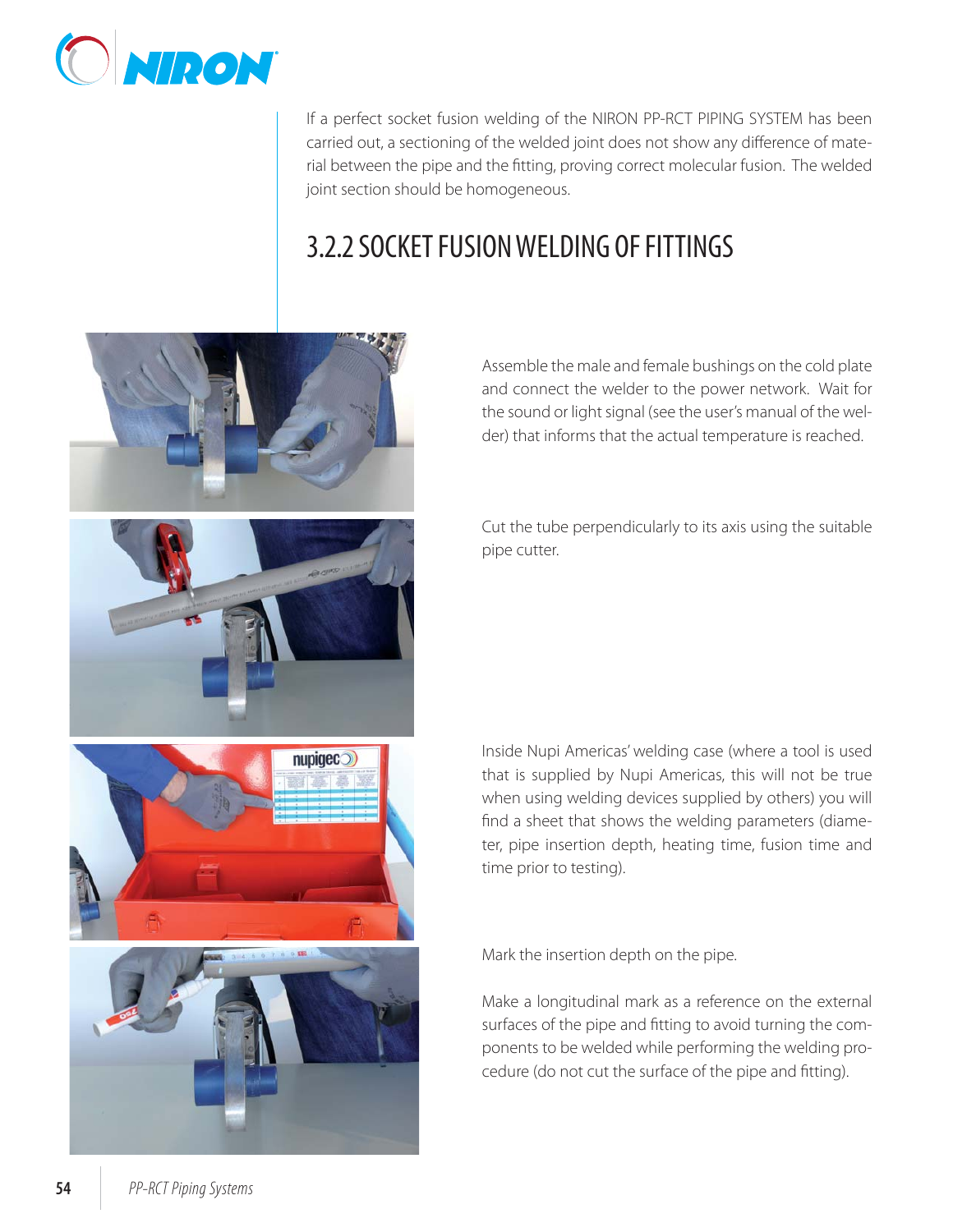

Place the ends to be welded close to each other to be able to begin the heating process of the components simultaneously.

After checking the surface temperature of both of the bushings, insert the pipe into the female bushing without rotating it and the fitting over the male bushing up to the depth previously marked. This position should be maintained for the heating time t1 as shown in table A (page 48). Do not heat up the parts to be welded twice.

After the heating time, quickly remove the elements from the bushings and insert them one inside the other, within time t2, until you reach the insertion depth previously marked. Be careful not to rotate the pipe into the fitting and carefully align the reference longitudinal signs.